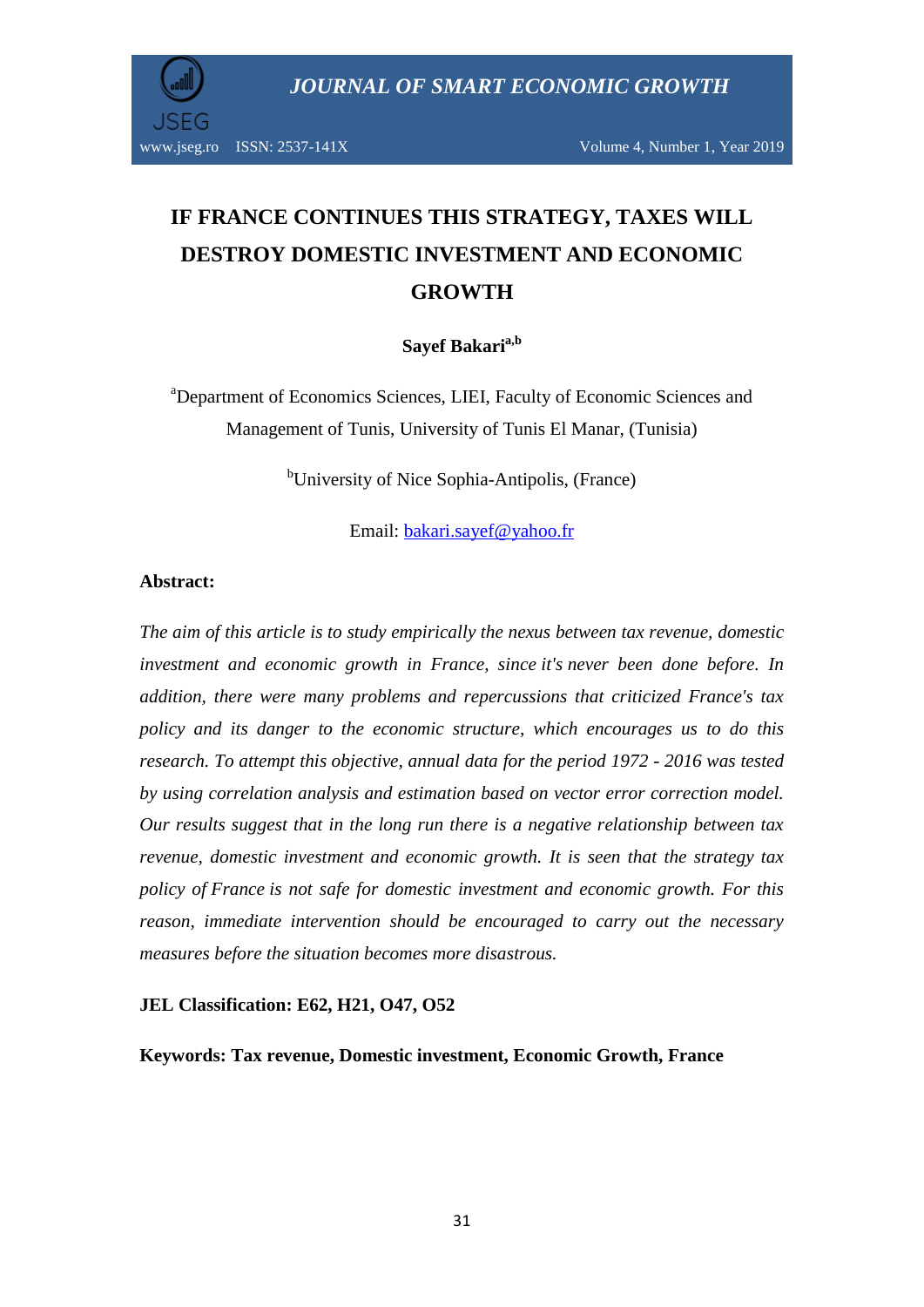

**Acknowledgments:** The author would like to thank **Professor Albert Marouani<sup>1</sup>** for his invitation to the University of Sofia Antipolis for his support in providing all the necessary conditions to carry out this work.

# **I. Introduction**

**.** 

The application of fiscal taxes, in countries is fraught with several theoretical criticisms, since most taxes can change prices voluntarily or involuntarily. Some economists believe that taxes can disrupt the market, which leads to a reduction in economic efficiency (especially Austrian economists or inspired by the Austrian school, who recommend that taxes must be independent of income). Otherwise, liberal economists squeak on the fact that sustainable market efficiency is based on the incentive to innovate and undertake to make a strong profit. And when we submit heavily tax, profits will decrease this incentive, so the efficiency of the market will reduce. Otherwise, there are other critics who argue about labor taxation. Almost in most countries, the capital factor is taxed less than labor, the tax also encourages the substitution of capital for work (by moving workers by machinery), which indicates that taxes are a drain of unemployment. Finally, when taxes are heavier in a country than in neighboring countries, higher costs may make production in this country less competitive. Heavy taxes can also lead to capital flight.

According to the 2016 annual survey by the Organization for Economic Cooperation and Development (OECD), France is vice-champion of the world of tax pressure of all kinds2. This tax burden represents 45.28% of GDP, while the OECD average is below 35%. In France, tax revenues represented 34% in 1965, 41% in 1990 and 45% in 2016 (OECD figures). Despite these high levels, French government budgets are constantly in deficit. Otherwise, we must always remember that the French Revolution happened because of excessive taxation.

<sup>&</sup>lt;sup>1</sup> Former President of the University of Nice Sophia-Antipolis - France (2004 - 2012) and Director of the Higher Institute of Social Work in Nice - France.

 $2$  Leading Denmark, world champion with a rate of 45.95% of GDP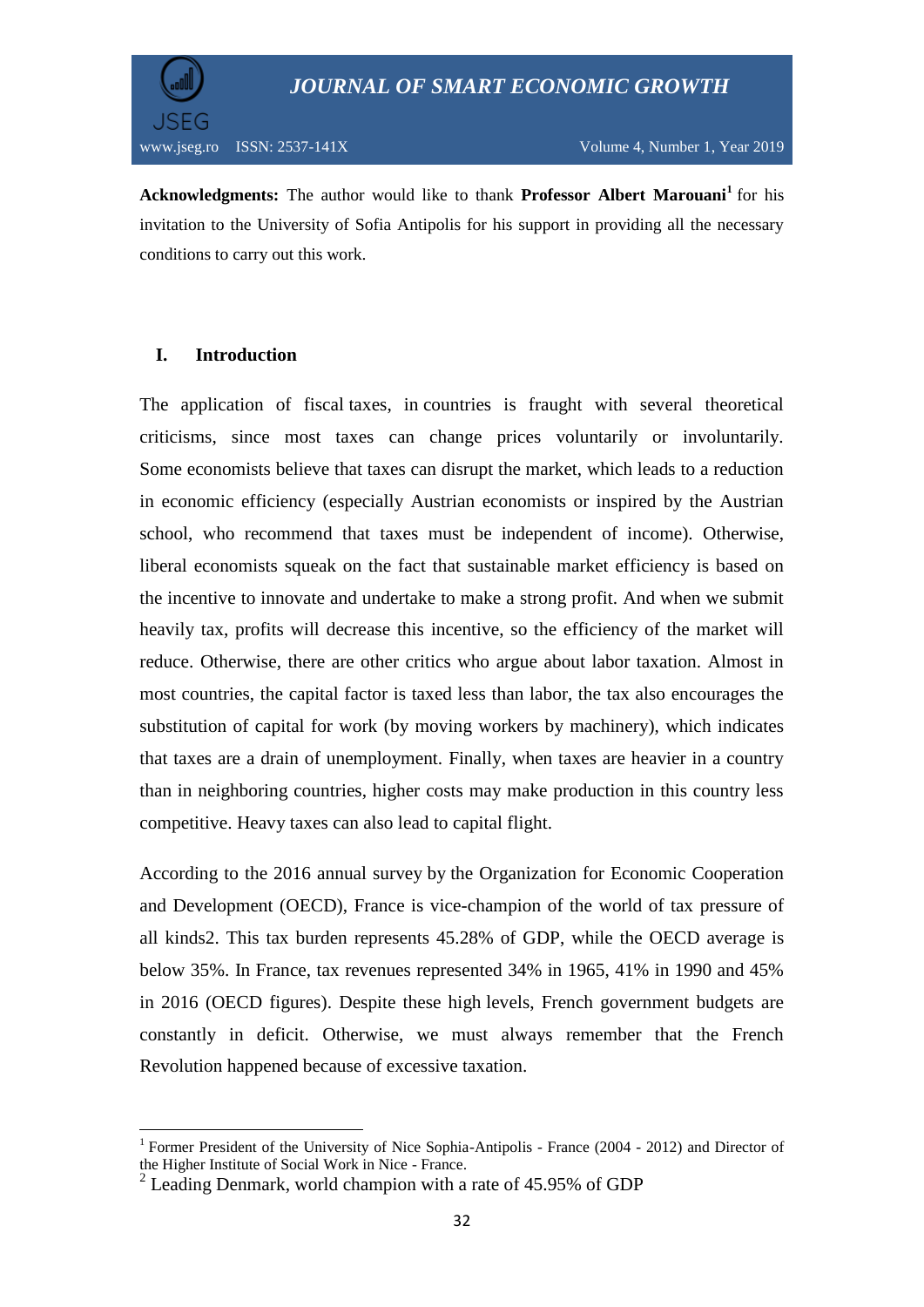

Does France want to fall again under this pressure or is it a new strategy for the advancement of the country?

Furthermore, such an empirical exercise has never been done in the context of France. In this research, we try to bridge these gaps by using function production include tax revenue, domestic investment and economic growth, and which are estimated by applying correlation analysis, co-integration analysis and vector error correction model for the period 1972 to 2016. The rest of the article is organized as follows. Section 2 instituted on a survey of literature. Section 3 elucidates the data characterization and methodological structure. Empirical results and analysis are taken into account in next coming Section 4. Section 5 terminates the study along with recommendations.

#### **II. Literature Survey**

Several empirical studies which investigated the relationship between domestic investment, tax revenue and economic growth, found that there is different, results and that this link is different from country to another. Skinner (1988) inspected the effect of corporate tax on the economic growth in 31 African countries. He found that corporate tax has negative impact on economic growth. Avila and Strauch (2008) concluded that taxation will negatively affect the economic growth. Their explication tells that when government imposes a higher tax rate, it will reduce the private investment and worsen the economic growth. Zhang and Ya (2011) studied the impact of the Carbon tax on economic growth in China. In their analysis, they used a panel data of 29 provinces from 1999 to 2008 and they adopted Generalized Least Squares estimation (GLS) to analyze this linkage. Empirical results show that the Carbon tax could stimulate economic growth of most eastern regions, while it can hinder some provinces" in middle and western areas. Bukie and Adejumo (2013) studied the impact of tax revenue on economic growth in Nigeria for the period 1970 to 2011 by including domestic investment, labor force, and foreign direct investment as control variables. By using the OLS method they have found that domestic investment and tax revenue have a positive effect on economic growth. Takumah (2014) examined the influence of tax revenue for economic growth in Ghana using quarterly data for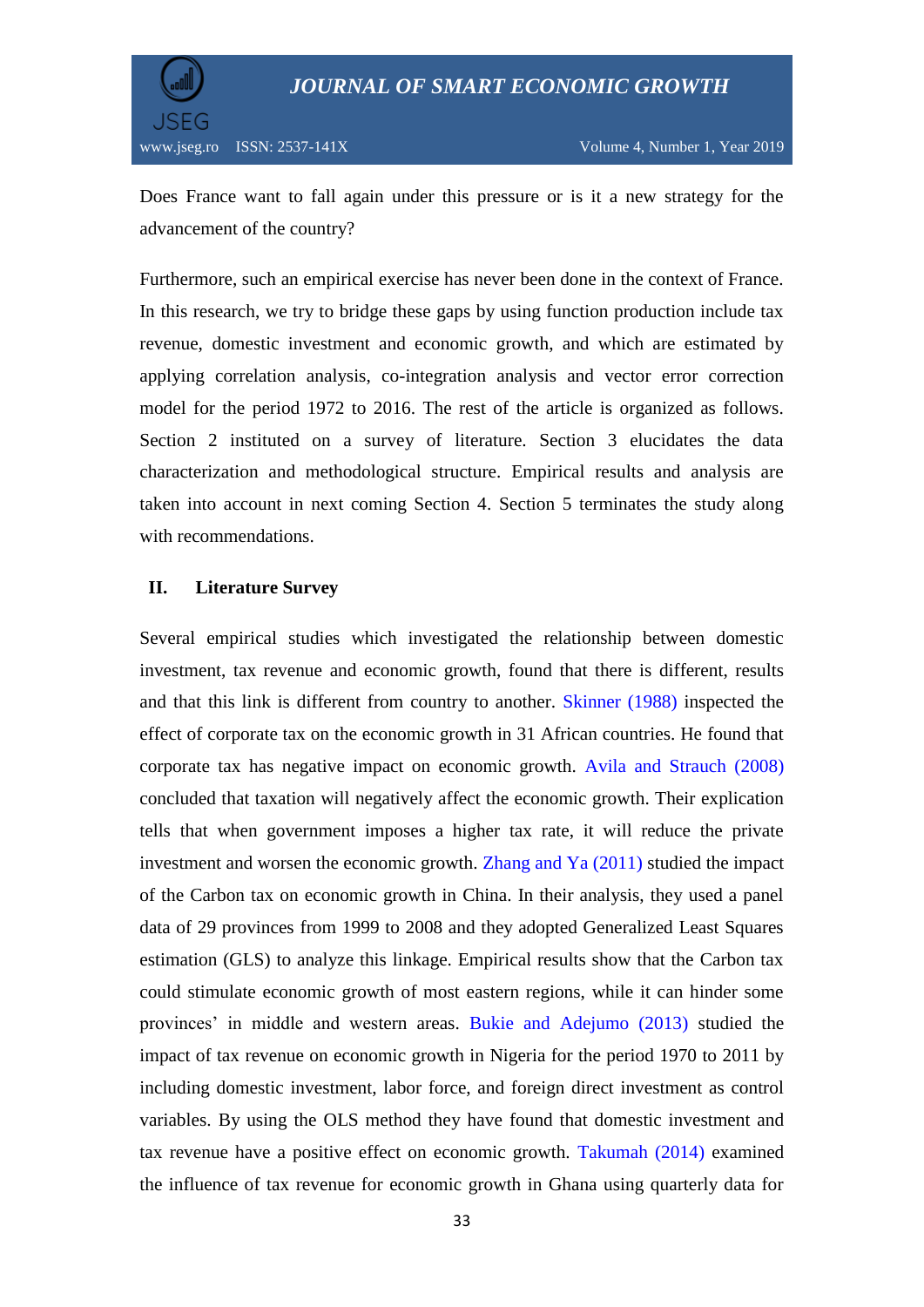

the period 1986 to 2010 within the VAR framework. The result suggests that tax revenue exerted a positive and statistically significant effect on economic growth both in the long run and short-run implying that tax revenue enhances economic growth in Ghana. Ben Ammar and Ben Ammou (2016) examined the impact of fiscal rulers on economic growth in large countries and tax havens for the period 2000-2012. They used panel co-integration. The findings of this study suggest that the different fiscal policies of major countries and tax havens have had a long-term effect on the economic indicators between these groups of countries. In addition, this study concludes that the tax can be an important tool to recover the current recession or economic downturn and contribute to long-term growth in both groups of countries. Tanchev (2016) examined the impact of the personal income tax on the economic growth in Bulgaria for the period 2004 - 2012 by using the OLS method. He found that the personal income tax has a positive effect on economic growth. In the case of South Eastern Europe countries, Bakari and Mabrouki (2017) found that domestic investment has a positive impact on economic growth for the period 2006 – 2016 by using static gravity model. Mbulawa (2017) explored the impact of economic infrastructure on long term economic growth in Botswana by using Vector Error Correction Model and Ordinary Least Squares during the period of 1985 – 2015. Empirical results show that domestic investment influence positively economic growth. Bakari (2017) studied the nexus between domestic investment and economic growth in Egypt for the period 1965 – 2015. He used co-integration analysis and vector error correction model. Empirical results show that domestic investment has a negative effect on economic growth in the long run. Hamzaoui and Bousselhami (2017) inspected the nexus between tax revenue and economic growth in Morocco. After recalculating a new series of public capital and private capital and based on simultaneous equations model, has been estimated with data covering the period 1980-2015. The idea is to measure the effect of taxation on economic growth through its impact on public capital. The results find that the relationship between the two variables is positive. The householders can finance the public capital by taxes. And the public capital improves the economic growth. Takumah and Iyke (2017) explored the causal influence of tax revenue on economic growth in Ghana by using the Toda-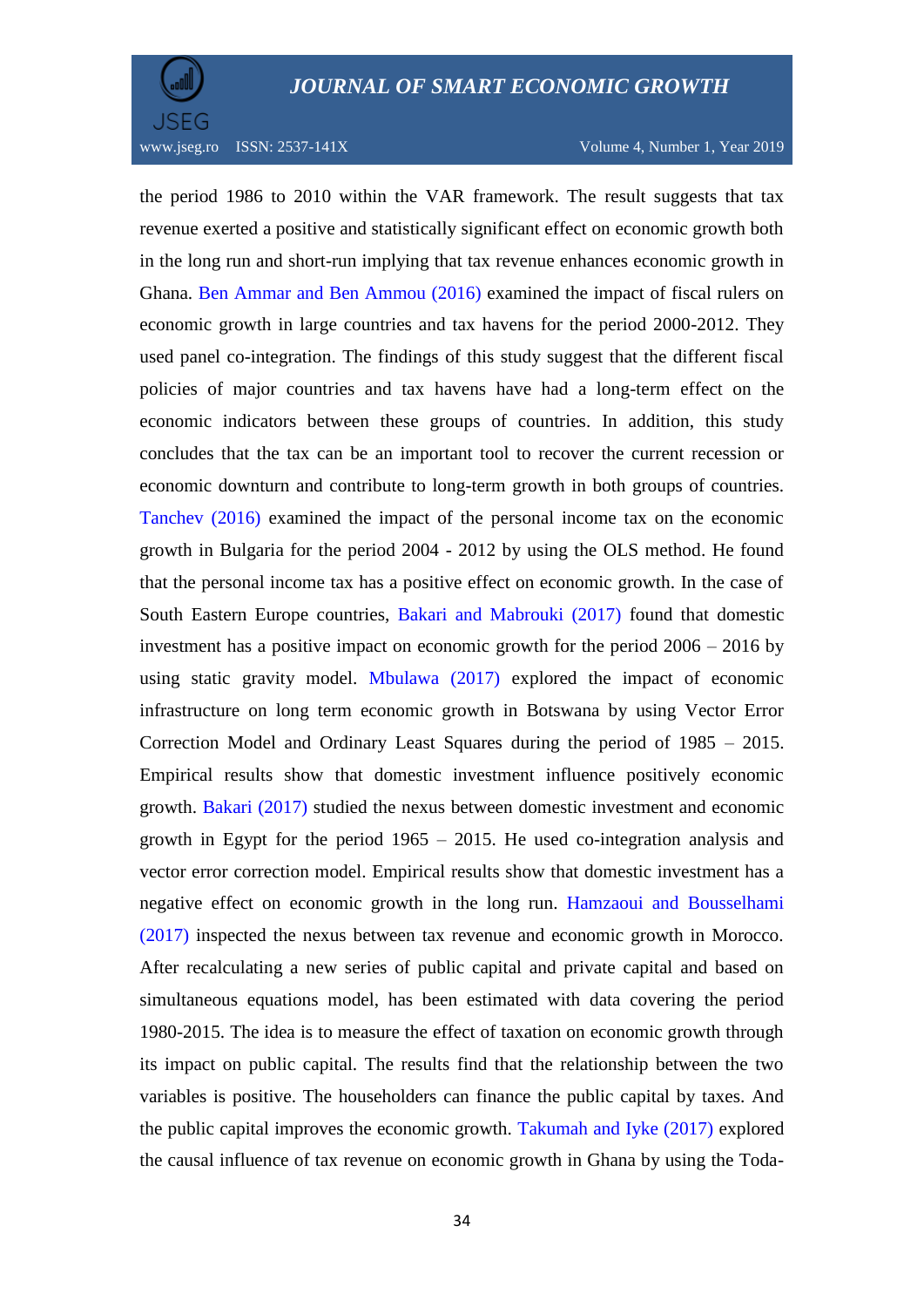

Yamamoto test instead of the conventional Granger causality test to avoid pre-testing bias. They used a quarterly dataset which spans the period 1986 - 2014. This finding agrees that taxation can influence economic growth.

# **III. Data, methodology and model specification**

# **1) Data**

To inspect the relationship among tax revenue, domestic investment and economic growth in France, we will use a time series database that will cover the period 1972 - 2016, and take and collect from annual statistical reports of World Bank. The succinct depiction of variables is given as below in Table 1

|             | No Variable  | <b>Description</b>                            | <b>Source</b>  |
|-------------|--------------|-----------------------------------------------|----------------|
| $1 \quad Y$ |              | Gross domestic product (constant US\$)        | The World Bank |
|             | DI           | Gross fixed capital formation (constant US\$) | The World Bank |
|             | $\mathbf{T}$ | Tax revenue (constant US\$)                   | The World Bank |

# **Table 1: Description of variables**

# **2) Methodology**

To search the relationship among tax revenue, domestic investment and economic growth in France, we will use correlation analysis and an estimation base on the Sims Model. The empirical methodology of this analysis is as follows:

- Correlation analysis by using test correlation of Pearson.
- Determination of the order of integration of all variables by using Augmented Dickey Fuller test.
- Determination the number of lags by using a set of information selection criteria such as AIC, SC and HQ.
- Use the Johansen Test to verify the co-integration between variables.
- Estimation the Sims Model (VAR if there is no co-integration; VECM if there is co-integration).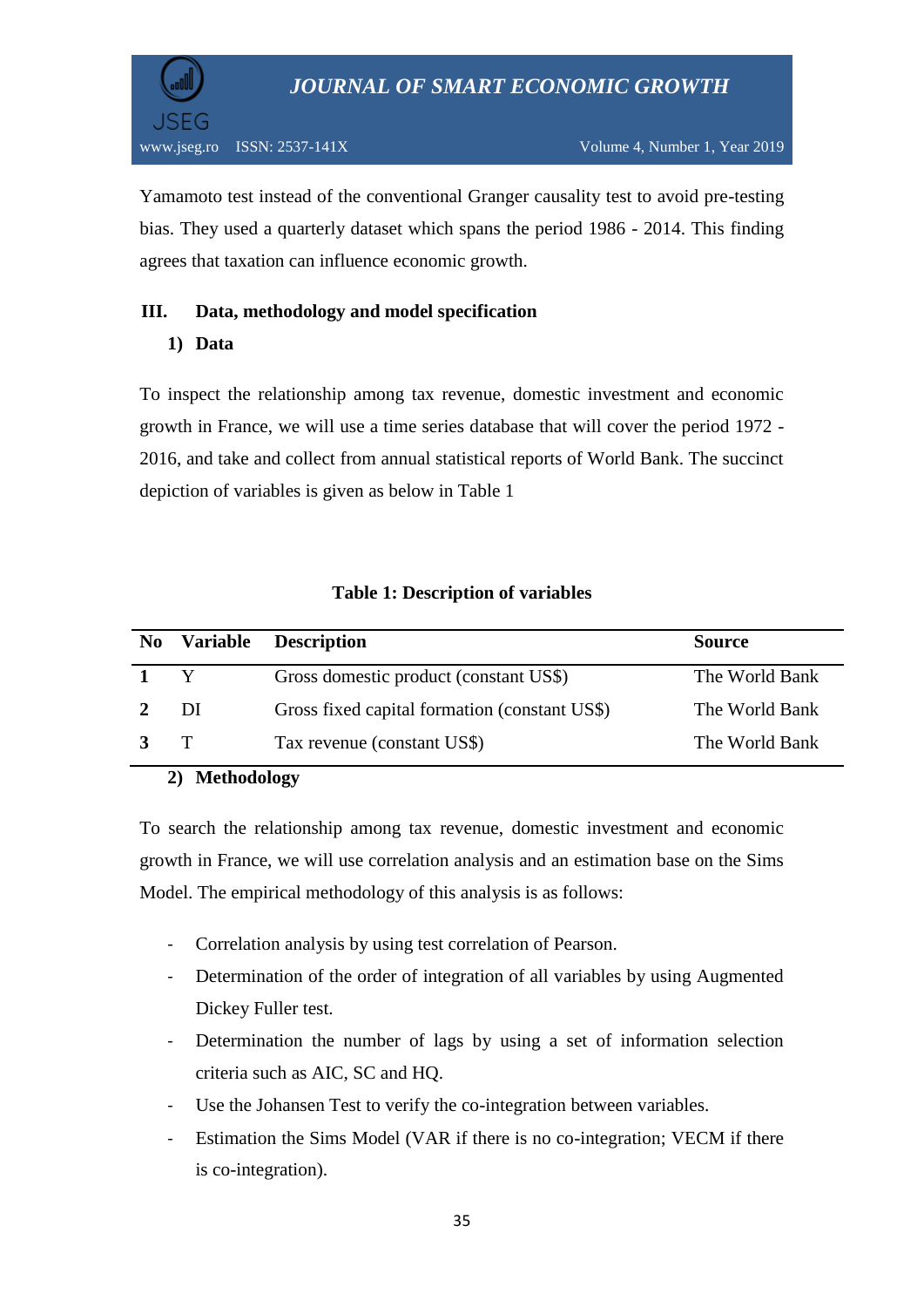

- Applying stability test to verify the robustness and credibility of the model and the empirical results.

# **3) Model specification**

The augmented production function including domestic investment, tax revenue and economic growth is expressed as:

$$
Y = F(DI, T)
$$

Where Y, DI and T depict respectively: Gross domestic product (constant US\$); Gross fixed capital formation (constant US\$) and Tax revenue (constant US\$).

The function can also be represented in a log-linear econometric format thus:

$$
Log(Y) = \beta_0 + \beta_1 Log(DI)_t + \beta_2 Log(T)_t + \epsilon_t
$$

Where:  $\beta_0$ : The constant term;  $\beta_1$ : coefficient of variable (Domestic Investment);  $\beta_2$ : coefficient of variables (Tax Revenue);  $t$ : The time trend.  $\varepsilon$ : The random error term assumed to be normally, identically and independently distributed.

# **IV. Empirical Analysis**

# **1) Correlation Analysis**

This Pearson correlation coefficient 'r' makes it possible to detect the presence or absence of a linear relationship between two continuous quantitative characters. It can be shown that this coefficient varies between -1 and +1. His interpretation is as follows:

- $\checkmark$  If 'r' is close to 0, there is no linear relationship between X and Y;
- $\checkmark$  If 'r' is close to -1, there is a strong negative linear relationship between X and Y;
- $\checkmark$  If 'r' is close to 1, there is a strong positive linear relationship between X and Y;

# **Table 2: Correlation analysis: Pearson Correlation Test**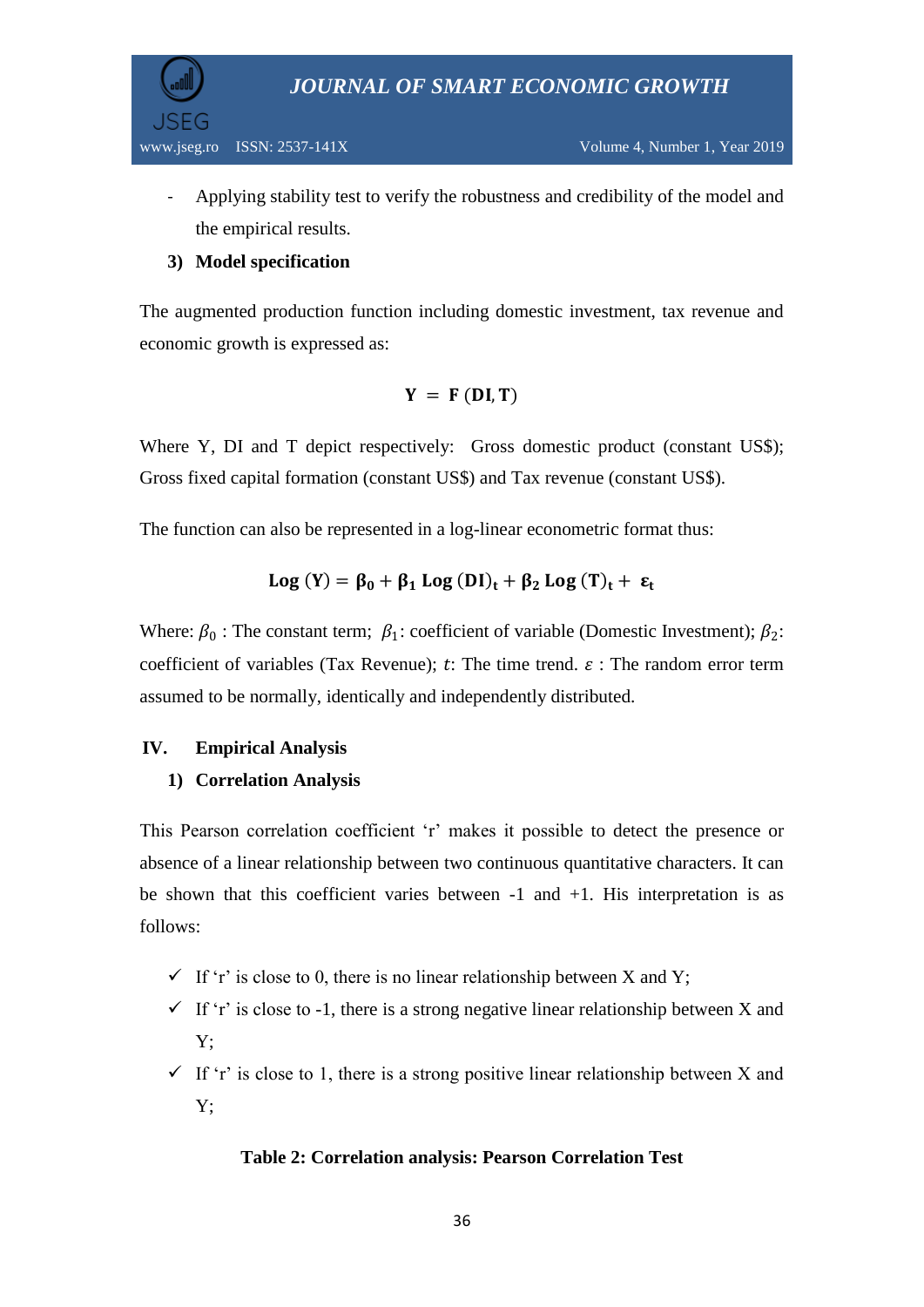www.jseg.ro ISSN: 2537-141X Volume 4, Number 1, Year 2019

|    |        | DI     | m |
|----|--------|--------|---|
|    |        |        |   |
| DI | 0.9826 |        |   |
| т  | 0.9881 | 0.9741 |   |

According to results in the table 1, it is seen that the correlation coefficient is close to 1 between all variables. This means that there is a strong positive linear relationship between:

- $\checkmark$  Y and DI (a 1% increase in domestic investment leads to a 0.9826% increase in economic growth).
- $\checkmark$  Y and T (a 1% increase in tax revenue leads to a 0.9881% increase in economic growth).
- $\checkmark$  DI and T (a 1% increase in tax revenue leads to a 0.9741% increase in domestic investment).

# **2) ADF Test**

ADF Test (Augmented Dickey-Fuller Test) is a statistical test that aims to know if a time series is stationary that is to say if its statistical properties vary or not in time.

| <b>Unit Root Test</b>                                                    | ADF              |                                   |  |
|--------------------------------------------------------------------------|------------------|-----------------------------------|--|
|                                                                          | <b>Constant</b>  | <b>Constant, Linear Trend</b>     |  |
| Y                                                                        | (2.010600)       | (0.801363)                        |  |
|                                                                          | $[5.207358]$ *** | $[5.664935]$ ***                  |  |
| DI                                                                       | (0.468829)       | (3.417813)                        |  |
|                                                                          | $[4.427223]$ *** | [4.354191]***                     |  |
| Т                                                                        | (1.304607)       | (1.749157)                        |  |
|                                                                          |                  | $[7.384613]$ *** $[7.532659]$ *** |  |
| ***; ** and * denote significances at 1%; 5% and 10% levels respectively |                  |                                   |  |
| () denotes stationarity in level                                         |                  |                                   |  |
| [] denotes stationarity in first difference                              |                  |                                   |  |

|  |  | <b>Table 3: Augmented Dickey-Fuller Test</b> |  |
|--|--|----------------------------------------------|--|
|--|--|----------------------------------------------|--|

The results of the ADF test are shown in Table 2, it is clear that all the variables are

integrated in order 1.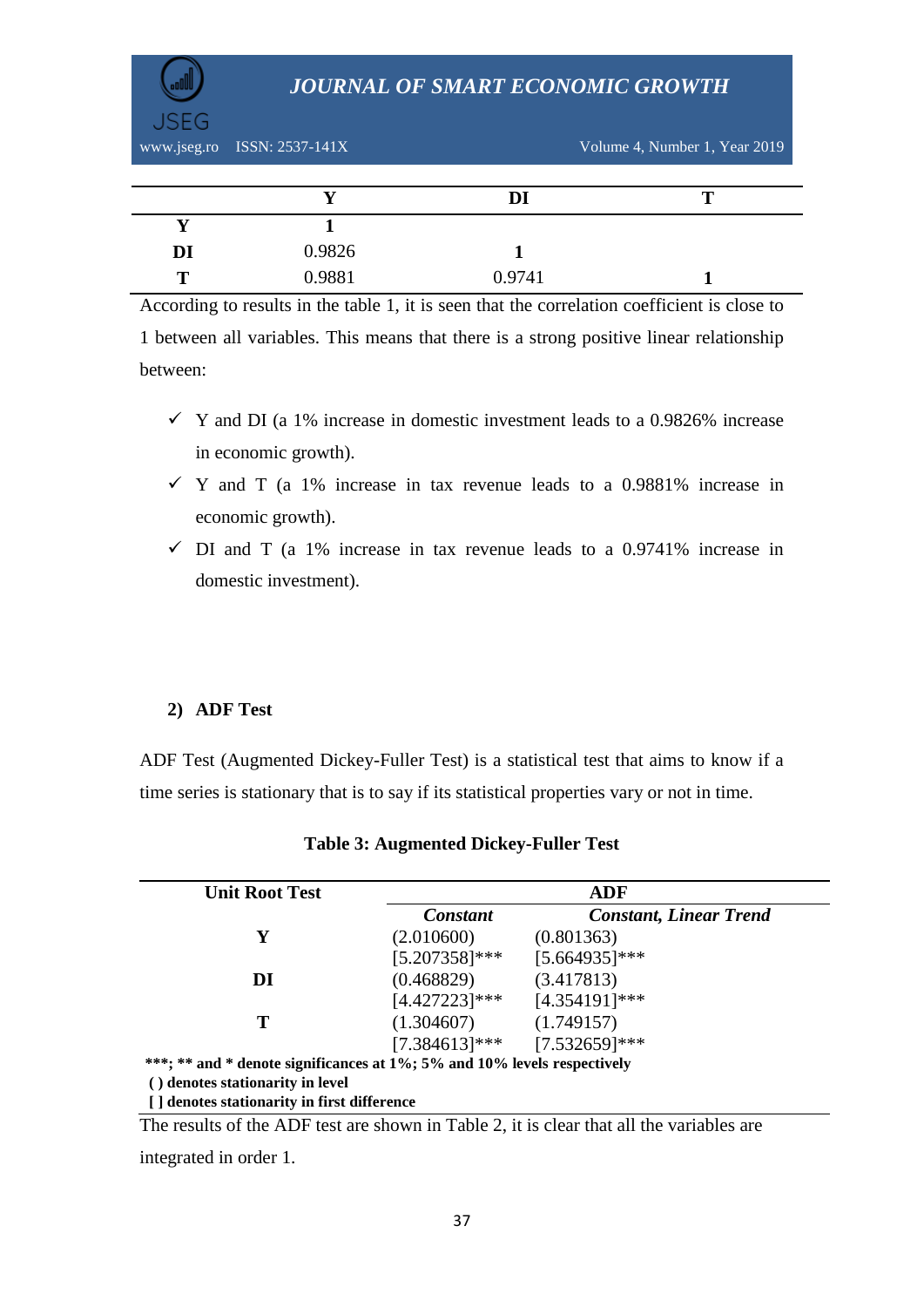JSEG

## **3) Lag order selection**

The verification of the number of optimal delays that will be applied in our model estimation is very important. To achieve this goal, we will base on a set of selection criteria that are FPE, AIC, SC, and HQ.

| <b>VAR Lag Order Selection Criteria</b>         |          |           |             |              |              |                |
|-------------------------------------------------|----------|-----------|-------------|--------------|--------------|----------------|
| Lag                                             | Log L    | LR        | <b>FPE</b>  | AIC.         | SC           | H <sub>0</sub> |
| $\boldsymbol{0}$                                | 307.9009 | <b>NA</b> | $6.97e-11$  | $-14.87321$  | $-14.74783$  | $-14.82756$    |
|                                                 | 326,5768 | 33.70776* | $4.36e-11*$ | $-15.34521*$ | $-14.84368*$ | $-15.16258*$   |
| 2                                               | 333.6444 | 11.72183  | 4.83e-11    | $-15.25095$  | $-14.37326$  | $-14.93134$    |
| 3                                               | 338.5339 | 7.393850  | $6.02e-11$  | $-15.05043$  | $-13.79660$  | -14.59386      |
| * indicates lag order selected by the criterian |          |           |             |              |              |                |

## **Table 3: Lag Order Selection Criteria**

**\* indicates lag order selected by the criterion LR: sequential modified LR test statistic (each test at 5% level) FPE: Final prediction error AIC: Akaike information criterion SC: Schwarz information criterion HQ: Hannan-Quinn information criterion**

The results of Table 3 show us that the number of lags has been equal to 1 since the

criteria FPE, AIC, SC and HQ select that the number of lags is equal to 1.

#### **4) Co-integration Analysis**

JOHANSEN's co-integration test sheds light on the number of co-integration relationships and its functional form by following different criteria. In our case we will apply the criterion of the trace.

#### **Table 4: Johansen Test**

| <b>Unrestricted Cointegration Rank Test (Trace)</b>           |            |                        |                     |           |  |  |
|---------------------------------------------------------------|------------|------------------------|---------------------|-----------|--|--|
| <i>Hypothesized No. of <math>CE(s)</math></i>                 | Eigenvalue | <b>Trace Statistic</b> | 0.05 Critical Value | $Prob.**$ |  |  |
| None *                                                        | 0.446650   | 45.83711               | 29.79707            | 0.0003    |  |  |
| At most $1*$                                                  | 0.235667   | 20.98297               | 15.49471            | 0.0067    |  |  |
| At most $2 *$                                                 | 0.206136   | 9.695400               | 3.841466            | 0.0018    |  |  |
| Trace test indicates 3 cointegrating eqn(s) at the 0.05 level |            |                        |                     |           |  |  |
| * denotes rejection of the hypothesis at the 0.05 level       |            |                        |                     |           |  |  |
| **MacKinnon-Haug-Michelis (1999) p-values                     |            |                        |                     |           |  |  |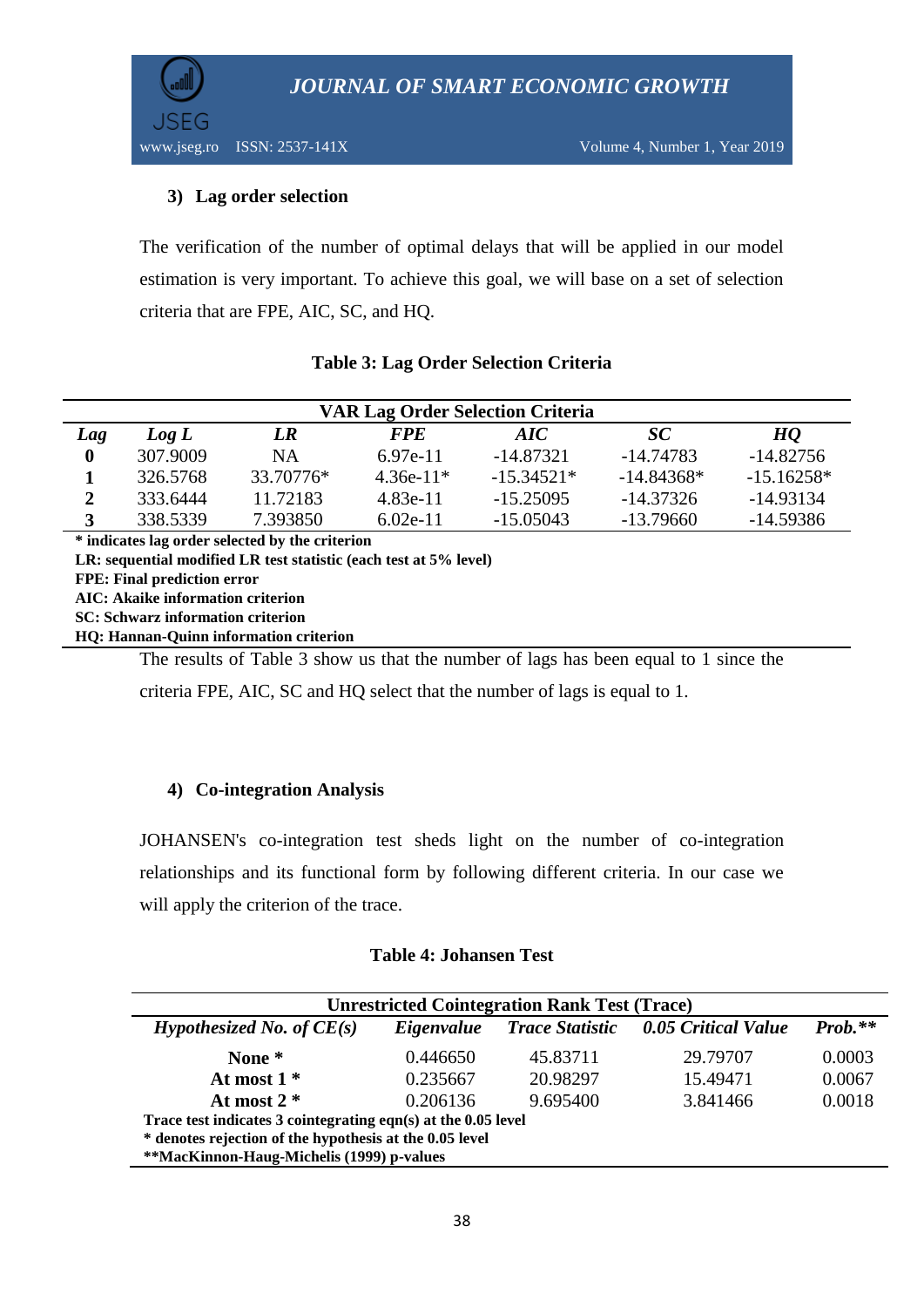www.jseg.ro ISSN: 2537-141X Volume 4, Number 1, Year 2019

JSEG

There are three co-integration relationships, so the error-correction model can be retained. Otherwise, the equation of long-term equilibrium is written as follows:

Log (Y) =  $0.065085 - 1.213073$  Log (DI)  $- 1.046442$  Log (T)

According to the co-integrating relation of the long-run equilibrium, we can conclude that there exists:

- $\checkmark$  negative relationship between DI and Y;
- $\checkmark$  negative relationship between T and Y;
- $\checkmark$  negative relationship between T and DI;

The next step consisted to test the significance of the long-term relationship to justify its robustness. To attempt this goal, we will apply the Vector Error Correction Model (VECM).

#### **5) Estimation of VECM**

The purpose of the vector error correction model is to determine the causal links between the different variables, whether in the long-term or in the short-term

|            |                          | DI                | Т                 |
|------------|--------------------------|-------------------|-------------------|
| Y          | $\overline{\phantom{0}}$ | (0.8814)          | (0.9074)          |
| DI         | $(0.0241)$ <sup>**</sup> | -                 | $(0.0419)$ **     |
| Т          | (0.2754)                 | (0.2623)          |                   |
| <b>ECT</b> | $[-0.156294]$ ***        | $[-0.319578]$ *** | $[-0.424885]$ *** |

**Table 5: Estimation of VECM (Results of causality in Long run and short run)** 

**\*\*\*; \*\* and \* indicate significance at 1%, 5% and 10%, respectively**

**( ) denotes the value of the probability of the variables in the short term**

**[ ] denotes the significance of long-term co-integration equations**

The estimation of the vector error correction model shows the following results: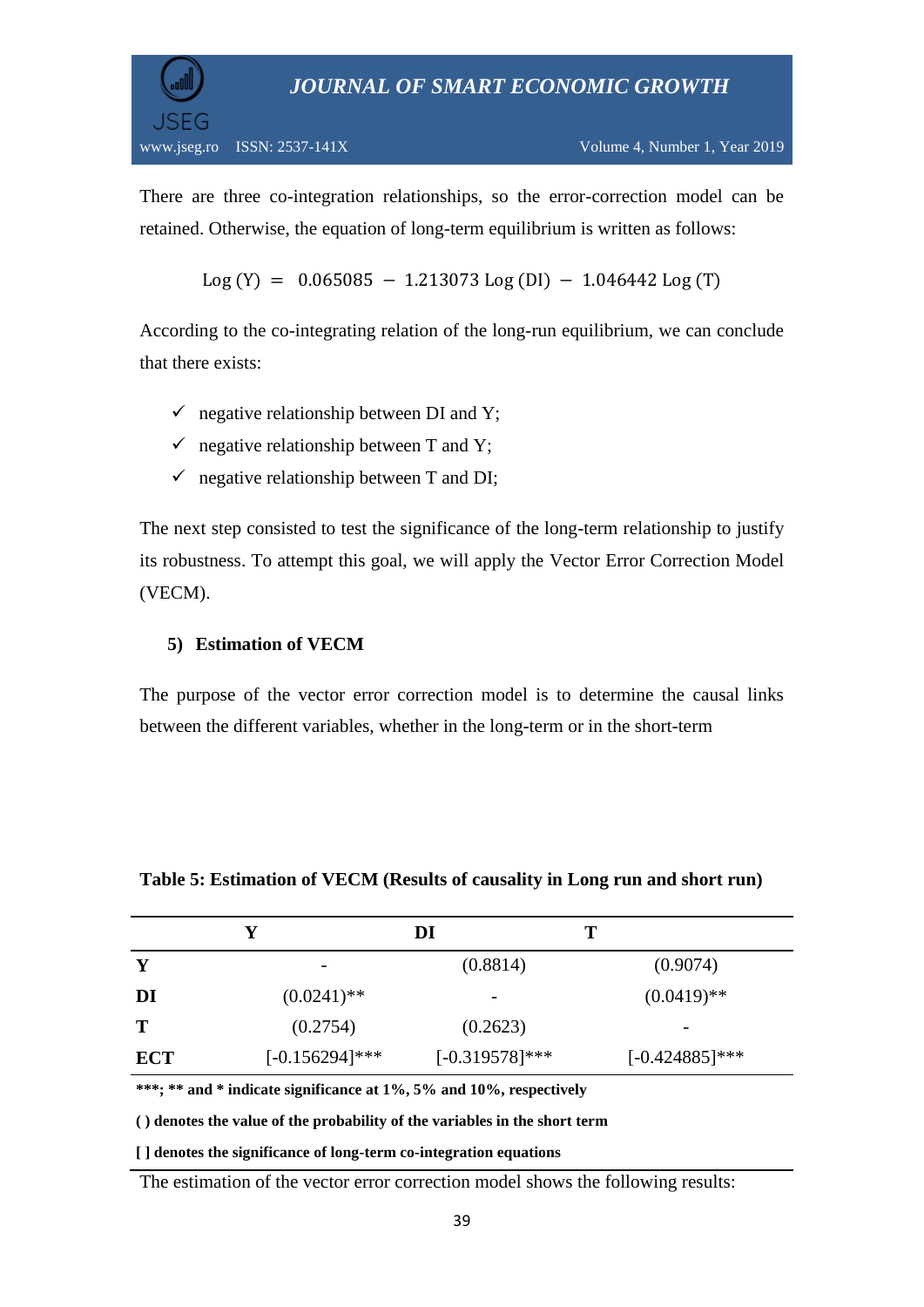**JSEG** 

- $\checkmark$  The existence of a negative relationship between Y, DI and T in the long term;
	- negative relationship of bidirectional causality between Y and DI
	- negative relationship of bidirectional causality between Y and T
	- Negative relationship of bidirectional causality between DI and T
- $\checkmark$  DI causes Y and T in the short run;
	- Positive relationship of unidirectional causality from DI to Y
	- Positive relationship of unidirectional causality from DI to T
- **6) Stability Model**

Finally we will apply to use the test CUSUM, this test makes it possible to study the stability of the model estimated over time. Since we have estimated three cointegrated equations, we will apply the CUSUM test on these three equations.

- -20 -15 -10 -5 0 5 10 15 20 1980 1985 1990 1995 2000 2005 2010 2015 CUSUM ----- 5% Significance
- a- Model Y

b- Model DI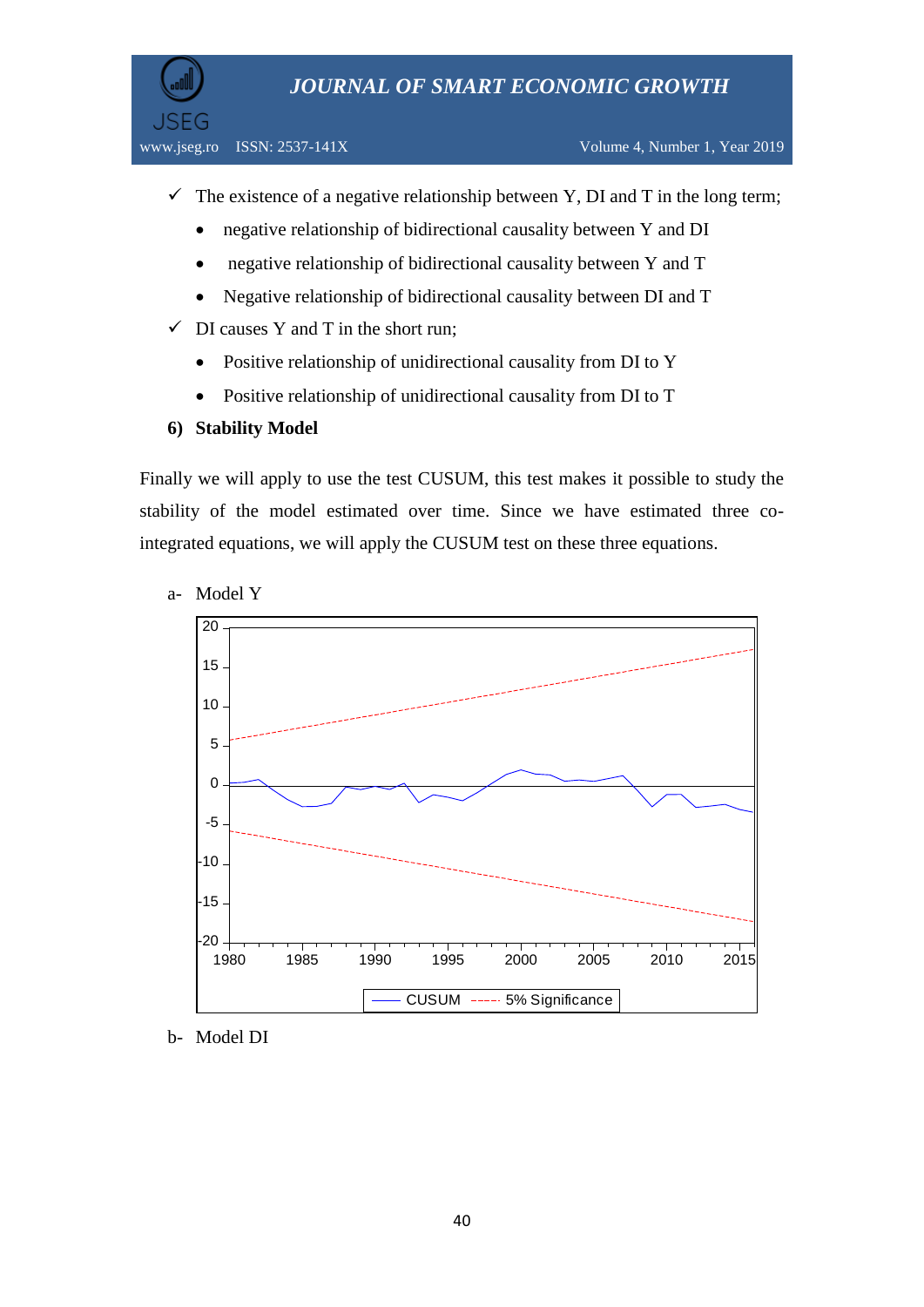www.jseg.ro ISSN: 2537-141X Volume 4, Number 1, Year 2019

**JSEG** 



c- Model T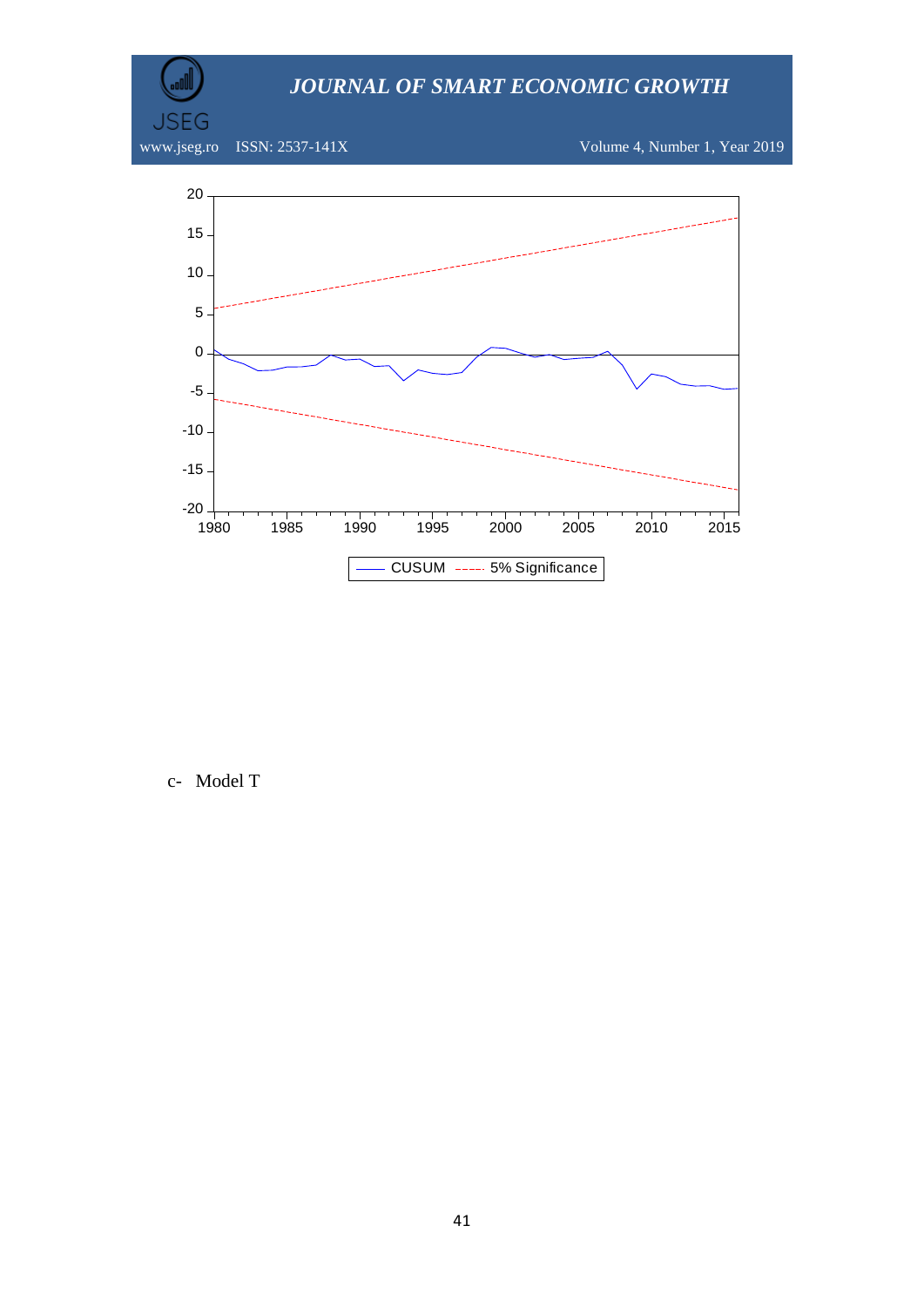

The test result of the stability VAR (CUSUM Test) show that the Modulus of all roots is less than unity and lie within the unit circle. Accordingly we can conclude that our model the estimated VAR is stable and stationary.

#### **V. Conclusion**

In this Study, we inspected the direct and the indirect relationship among tax revenue, domestic investment and economic growth for France in the period 1972 – 2016. To attempt this objective, we use correlation analysis and estimation based on vector error correction model. Empirical results confirm that domestic investment, tax revenue and economic growth are positively correlated with each other. In addition, the results of the estimation of Sims model prove that the Johansen test show that variables are negatively co-integrated in the long term. Our results suggest that in the long run (i) there is a negative bi-directional causal relationship between tax revenue and economic growth; (ii) there is a negative bi-directional causal relationship between domestic investment and economic growth; and (iii) there is a negative bidirectional causal relationship between tax revenue and economic growth. Also our results suggest that in the short run (1) there is a positive uni-directional causal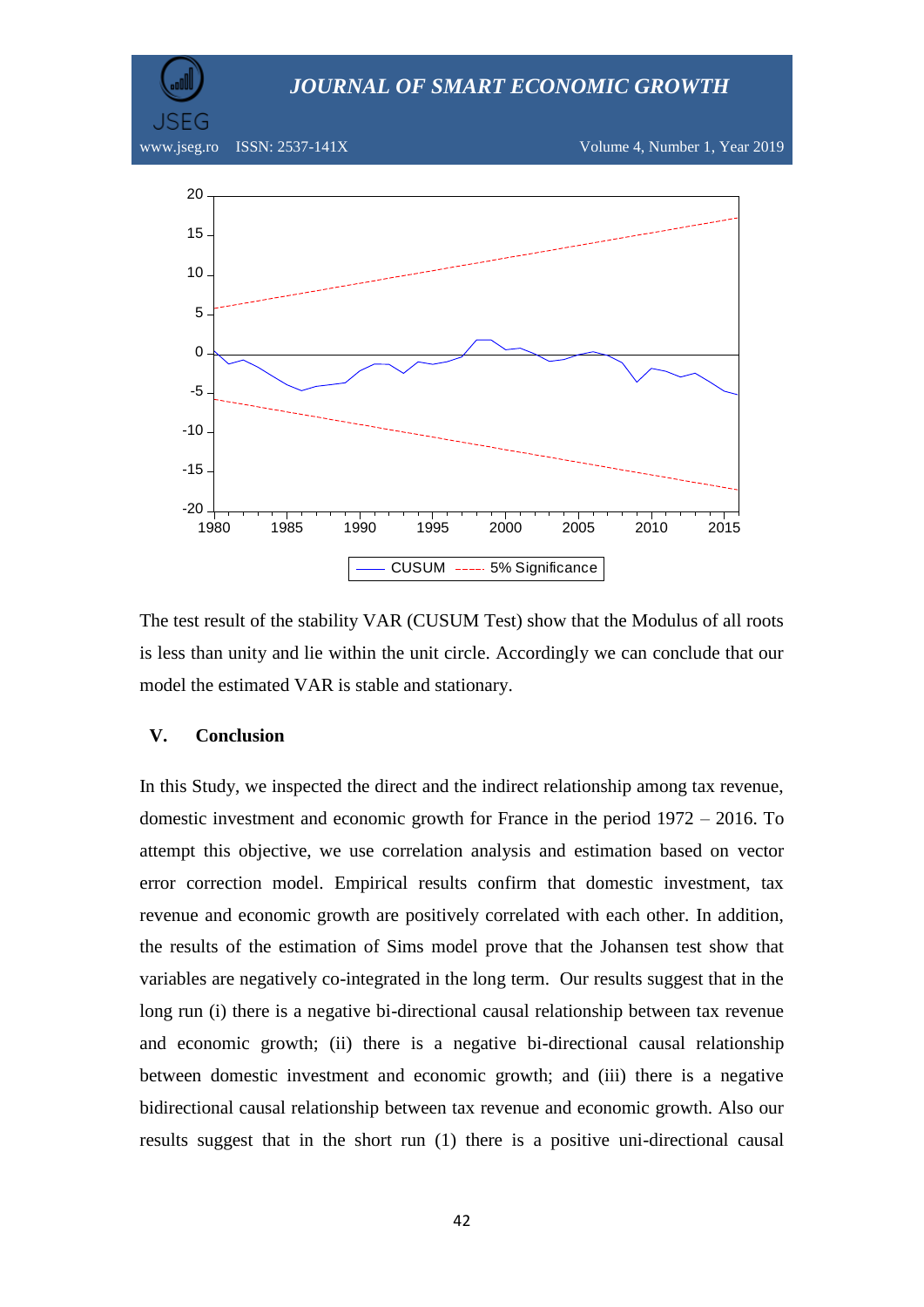

www.jseg.ro ISSN: 2537-141X Volume 4, Number 1, Year 2019

relationship from domestic investment to economic growth; and (2) there is a positive uni-directional causal relationship from domestic investment to tax revenue.

This can be explained by some reasons and which they are: the increase in the value of taxes, which has led to the escape of domestic and foreign investors to other countries, especially developing countries. Similarly, developing countries are characterized by low taxes and in some cases the absence, thanks to a large number of agreements aimed at reducing the level of unemployment and displacing the economy in developing countries. In addition, these countries are characterized by low labor costs and a low fee paid to them. All of these encourage investors to close their projects in France and to invest in other countries. France is characterized by the complexity and instability of the legislative and regulatory environment, by a lack of flexibility of labor law, by complex, long and uncertain procedures in restructuring, by higher costs than elsewhere and, more generally, by a cultural mistrust of the market economy.

We cannot ignore that France is a developed country. It is also characterized by a strong economy and innovative investments that have helped it overcome in many crises and create an economic force that is one of the best forces in the world. But France should look for new strategies to improve the relationship between tax revenue, domestic investment and economic growth through administrative simplification and fiscal stability to boost investment and encourage investors to develop their investments.

# **References:**

- 1. Avila, D. R., and Strauch, R. (2008). "Public finances and long term growth in Eu-rope: Evidence from a panel data analysis". *European Journal of Political Economy,* 24, 172-191.
- 2. Bakari, S (2017). "The Relationship between Export, Import, Domestic Investment and Economic Growth in Egypt: Empirical Analysis." *EuroEconomica*. Issue 2(36)/2017.
- 3. Bakari, S and Mabrouki, M (2017). "The Effect of Agricultural Exports on Economic Growth in South-Eastern Europe: An Empirical Investigation Using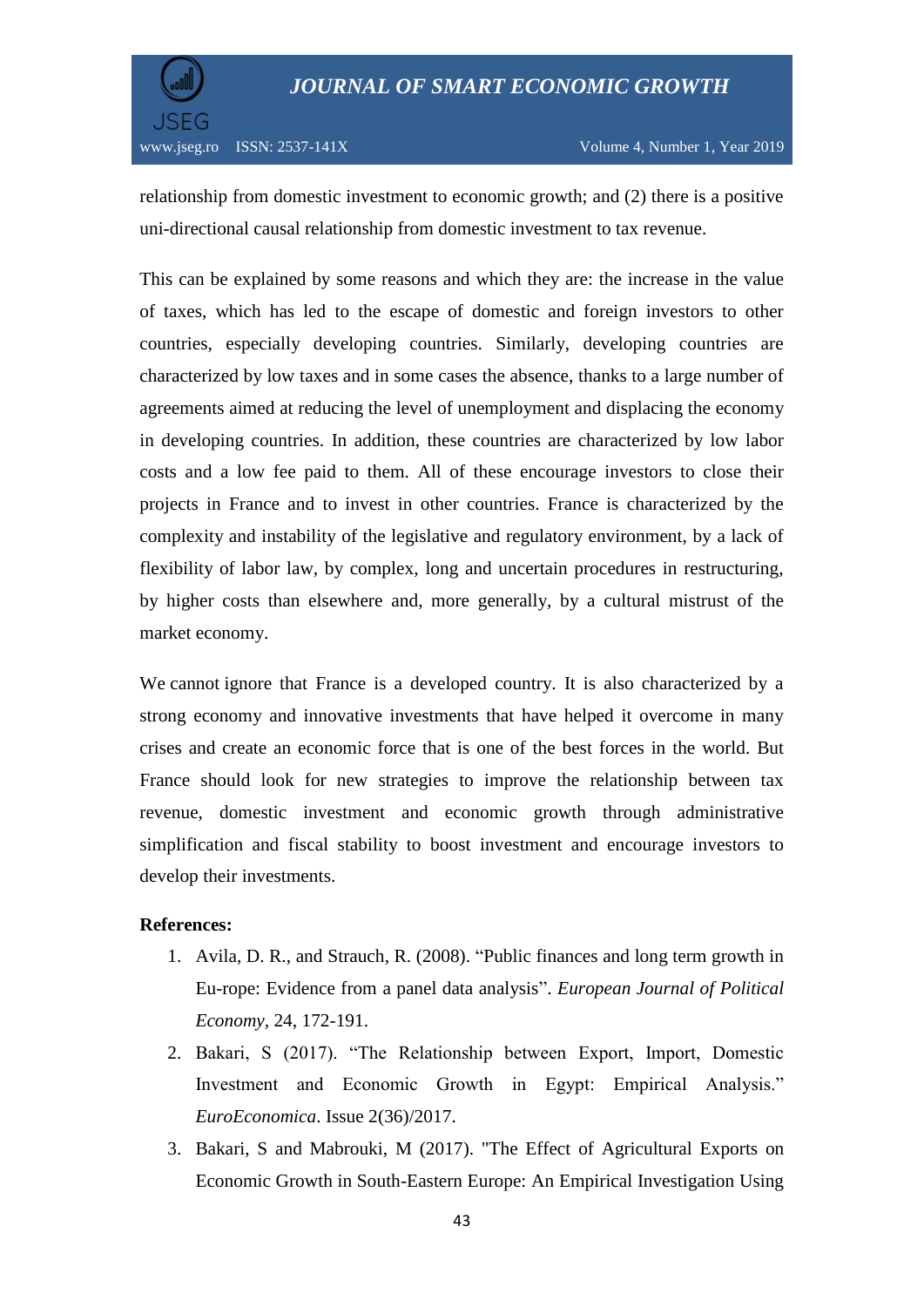

Panel Data". *Journal of Smart Economic Growth.* Volume 2, Number 4, Year 2017.

- 4. Ben Ammar, F and Ben Ammou Saloua (2016). "Impact des recettes fiscales sur la croissance économique (Cas des grands pays et des paradis fiscaux)". *International Journal of Business & Economic Strategy* (IJBES), Vol.4, 2016 pp. 1-6.
- 5. Bukie, H.O. and Adejumo, T (2013). "The effect of tax revenue on economic growth in Nigeria". *International Journal of Humanities and Social Invention,*  $2(6)$ :  $16 - 26$ .
- 6. Dickey, D. A. and W. A. Fuller (1979). Distribution of Estimators of Autoregressive Time Series with a Unit Root. *Journal of the American Statistical Association,* 74, 427-31.
- 7. Dickey, D. and Fuller W. (1981). Likelihood Ratio Statistics for Autoregressive Time Series with a Unit Root. *Econometrica*, 49, 1057-1072.
- 8. Hamzaoui, M and Bousselhami, N (2017). "Impact De La Fiscalite Sur La Croissance Economique Du Maroc". *European Scientific Journal* February 2017 edition Vol.13, No.4 ISSN: 1857 – 7881 (Print) e - ISSN 1857- 7431. <http://dx.doi.org/10.19044/esj.2017.v13n4p104>
- 9. Johansen, S and Juselius, K (1990). "Maximum likelihood estimation and inference on cointegration, with applications to the demand for money." *Oxford Bulletin of Economics and Statistics,* 52, 169 – 210.
- 10. Johansen, S. (1988). "Statistical analysis of cointegration vectors." *Journal of Economic Dynamics and Control*, 12 (2–3): 231 – 254.
- 11. Johansen, S. (1991). "Estimation and hypothesis testing of cointegration vectors in gaussian vector autoregressive models", *Econometrica*, 59, 1551 – 1580.
- 12. Mbulawa, S. (2017). "The impact of economic infrastructure on long term economic growth in Botswana." *Journal of Smart Economic Growth.* Volume 2, Number 1, Year 2017.
- 13. Sims, C (1980), "Macroeconomics and Reality", *Econometrica*, 48, pp. 1-48.